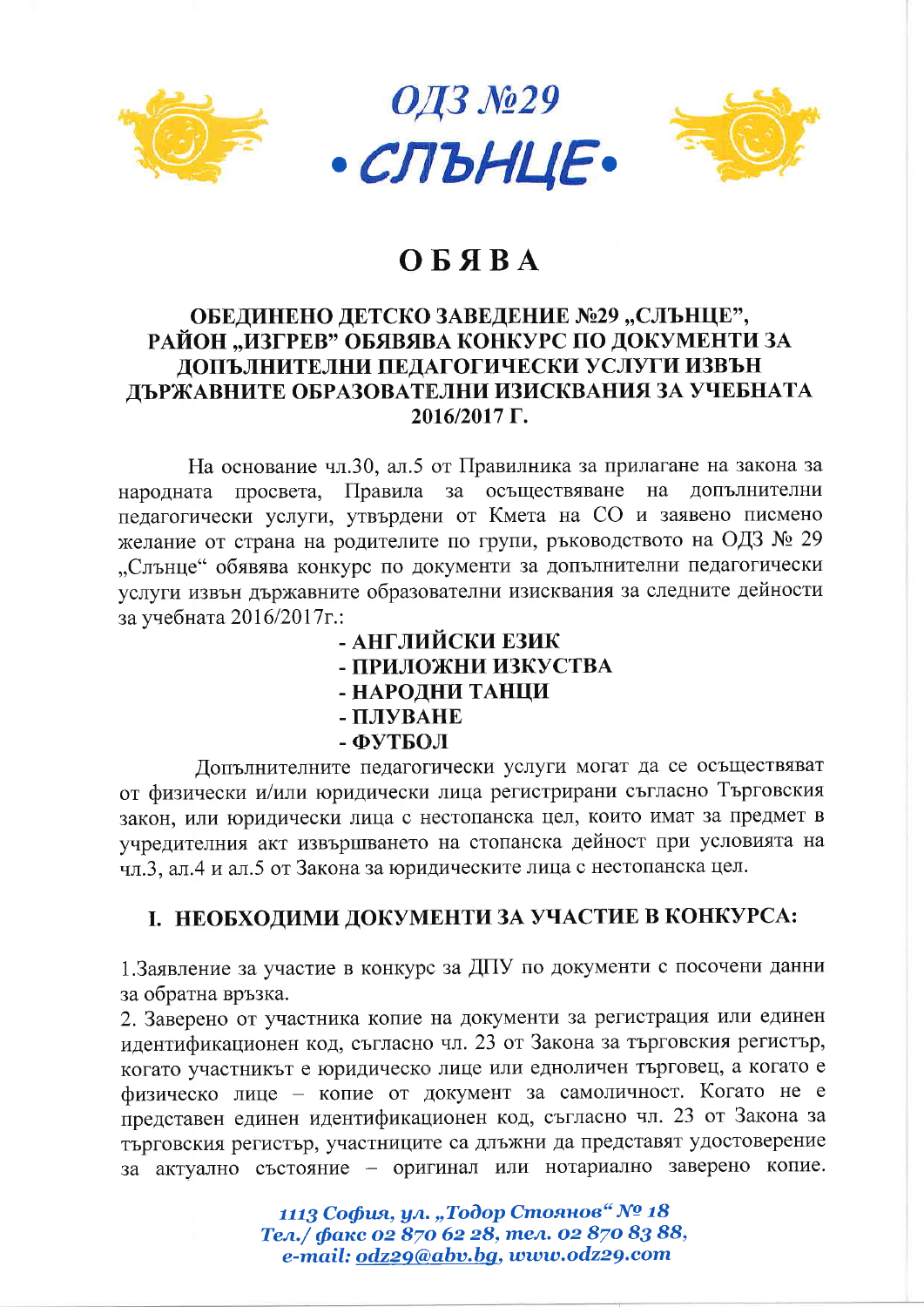Участник който е сдружение с нестопанска цел следва да представи съдебно решение за регистрация заверено устава  $\, {\bf N}$ копие **OT** /устройствения правилник/ съгласно Закона за юридическите лица с нестопанска цел.

3. Референции.

4. Свидетелство за съдимост на преподавателите.

5. Свидетелство от психо-диспансер на преподавателите.

6. Документи за квалификация и правоспособност на преподавателите.

7. Декларация, че няма свързани лица между кандидата и органа, пред който се кандидатства, съгласно Закона за предотвратяване и установяване на конфликт на интереси.

8. Оферта, която да съдържа: учебна програма по възрастови групи и цена на услугата за обучение на едно дете за едно занимание.

# **II. КРИТЕРИИ ЗА ОЦЕНКА:**

- Висококвалифицирани преподаватели с правоспособност;
- Програма за обучение на децата за дейността, за която се кандидатства;
- Цена за обучение на децата;
- Обогатяване на материалната и дидактичната база в ОДЗ № 29 Слънце":
- Реферинции за кандитата.

### Ш. МЕТОДИКА НА ПРОВЕЖДАНЕ НА КОНКУРСА:

- 1. Конкурсът се провежда по документи, след представяне на минимум три оферти, от комисия в състав:
- Представител на администрацията на район "Изгрев";
- Представител на родителския актив;
- Учители от ОДЗ № 29 "Слънце"
- 2. Документите за участие в конкурса, с оглед гарантиране на анонимността, се поставят в два бели плика:
- $A$  /в плик "А" се поставят документите от т.1 до т.7 от раздел I.
- Б/в плик "Б" с надпис "Оферта" се поставя попълнената оферта.
- Двата плика се поставят в голям непрозразен и запечатан плик, получен от ОДЗ № 29 "Слънце". Не се допуска използването на други различни пликове.
- 3. Пликовете се номерират от "служител човешки ресурси" по реда на постъпването им със съответния входящ номер от Дневника за входяща кореспонденция с посочена дата.
- 4. Комисията не допуска до участие в конкурса кандидат в случай, че установи непълнота в представените документи, неспазен срок за подаване и неспазване на изискванията по точка 2.
- 5. Ако за участие в конкурса няма подадени оферти, или има помалко от три оферти, срокът за набиране на оферти се

1113 София, ул. "Тодор Стоянов" № 18 Тел./ факс 02 870 62 28, тел. 02 870 83 88, e-mail: odz29@abv.bg, www.odz29.com